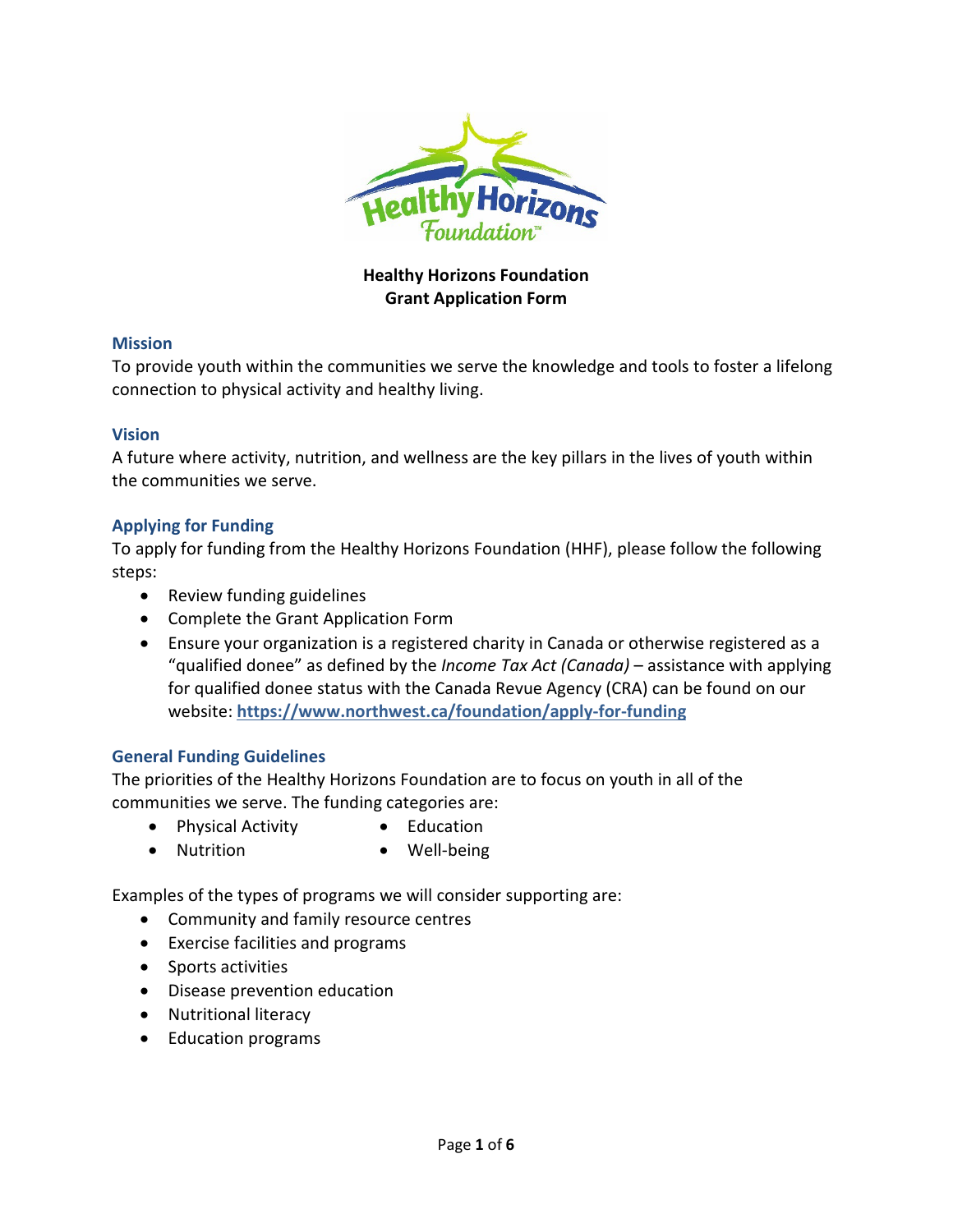Except in special circumstances, the Healthy Horizons Foundation does not provide funding for:

- General and administrative costs
- Individual requests for personal donations/financial aid including elite sport or cultural competition
- Travel, accommodations, meal expense, field trips
- Programs, events or activities outside of Canada
- Endowment campaigns
- Advertising or fundraising drives
- Salaries for staff or individuals
- Intermediary funding agencies

# **Grant Reporting, Use of Funds and Revision Requests**

- The recipient of any grant from the HHF must use the funds awarded for the specific purpose of their original intent as outlined in the Letter of Acceptance
- HHF requires a detailed accounting of all funds awarded
- To ensure the optimum safety and viability of the grant, a follow-up report must be submitted within 6 months from the receipt of the grant
- It is understood that any funds not used in the Letter of Agreement, must be returned to HHF
- Any request for a revision regarding use of funds must be submitted in writing to HHF and must receive prior written approval

Grant Applications are evaluated by HHF twice a year. Under special circumstances, proposals will be accepted outside of the specified deadlines. **The deadline for 2022 is:**

# **June 30, 2022**

Please include a one page cover letter, on your organization's stationary, signed by a senior management official, briefly outlining your proposal with the application form.

Please address all correspondence to: c/o Healthy Horizons Foundation 77 Main Street Winnipeg, Manitoba

R3C 2R1

**Completed Grant Application Forms can be submitted via email to: [healthyhorizonsfoundation@northwest.ca](mailto:healthyhorizonsfoundation@northwest.ca) or via mail to the above address.**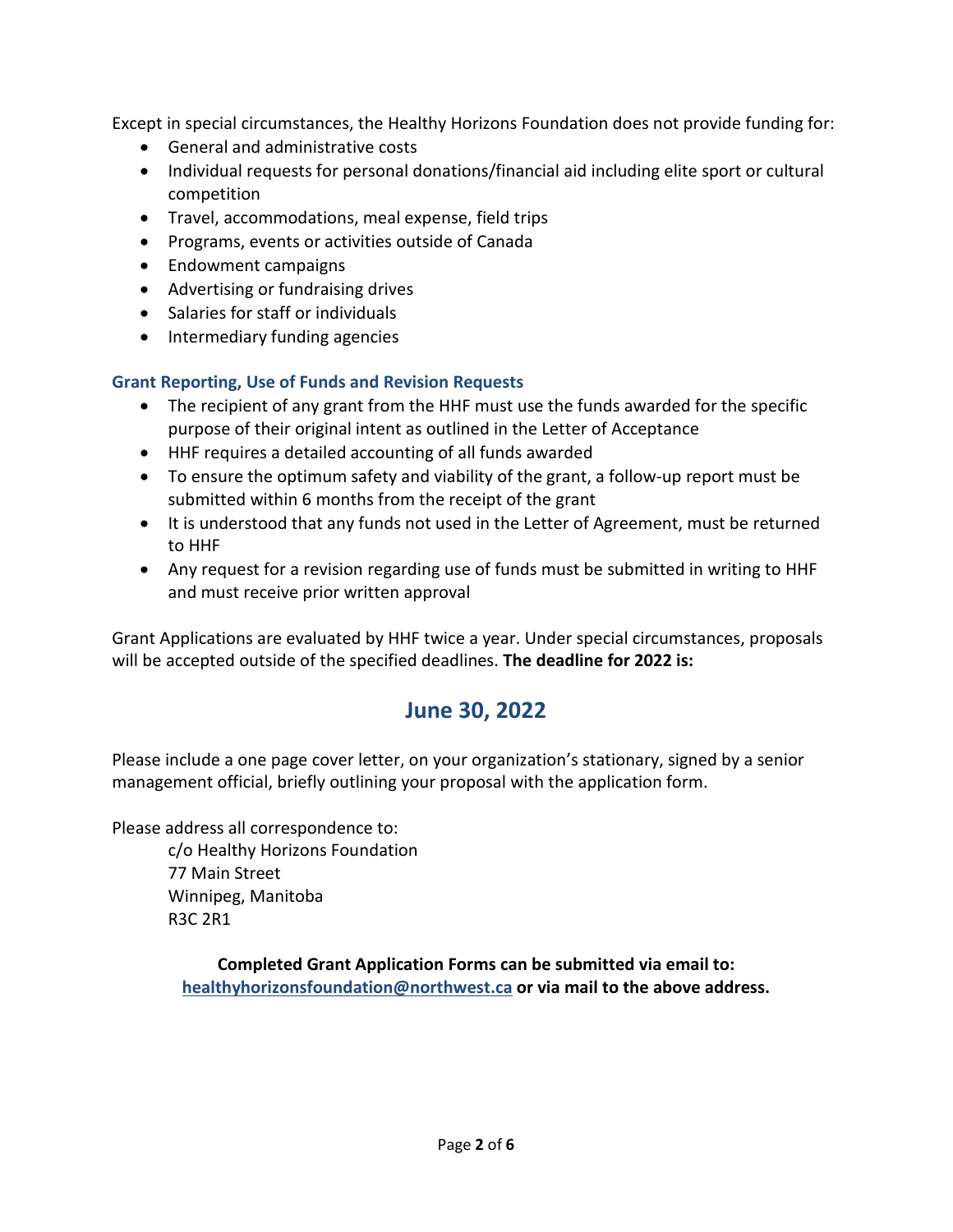

## **Healthy Horizons Foundation Grant Application Form**

(Complete the form and save with your organization's name in the file name)

#### **1. ORGANIZATION**

| Name of Organization:                  |  |
|----------------------------------------|--|
| Charitable Organization Registration*: |  |
| Project Title:                         |  |
| Address:                               |  |
| City, Province, Postal Code            |  |
| <b>Contact Name:</b>                   |  |
| Telephone:                             |  |
| E-mail Address:                        |  |
| Amount Requested:                      |  |

*\*HHF must direct funding to qualified donees within the meaning of the Income Tax Act. To process your application, you must provide your charitable registration number.*

## **2. SUMMARY OF PROGRAM**

Please provide a concise description of the program for which funding from HHF is requested. (i.e. the need or problem to be addressed, the overall goals and purposes of the program, the specific purpose the funds would be used towards and how the project will benefit children and youth).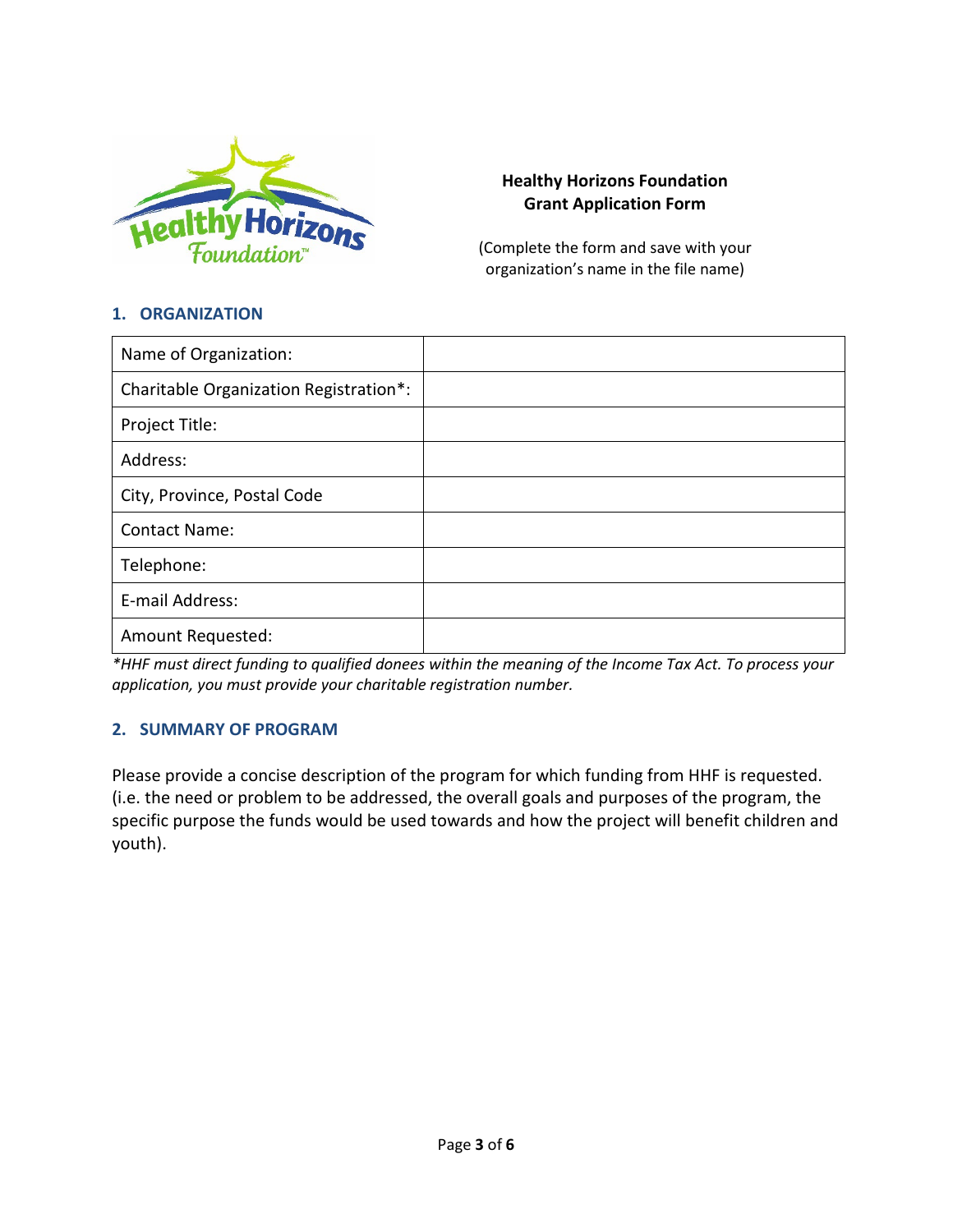# **3. HISTORY**

Please provide a brief history of your organization (should not exceed one typewritten page).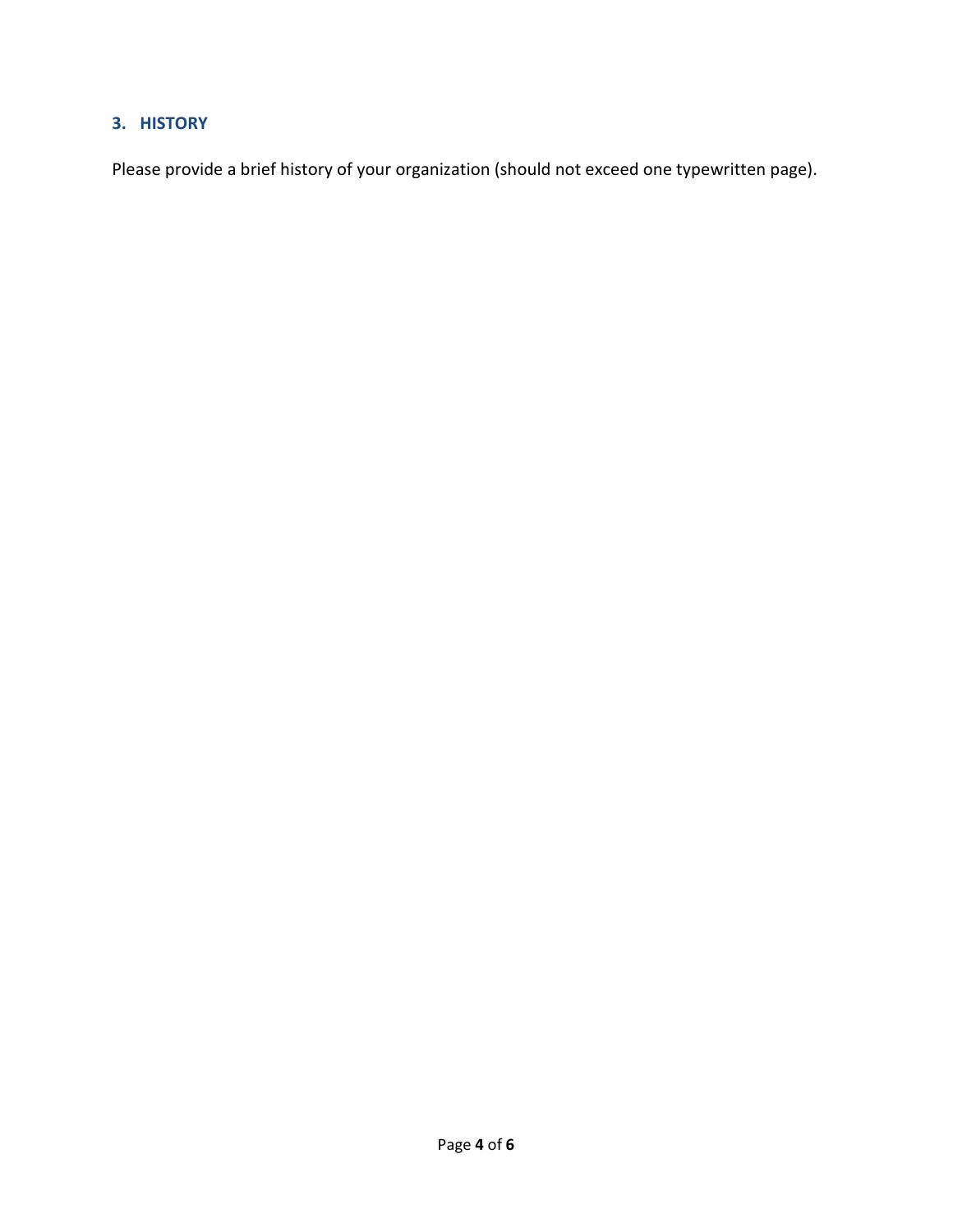## **4. TARGET POPULATION**

Please summarize your target population (i.e. age of participants, how many children will be supported, the geographical range of your organization, etc.).

## **5. BUDGET**

Please attach an itemized budget for this project and for the total program, if applicable. Detail your current source of income and expenses, and include a balance sheet for the past year, if applicable. Provide plans for contributions from other institutions or organizations, if any. Please ensure the amounts represented in this budget are in Canadian dollars.